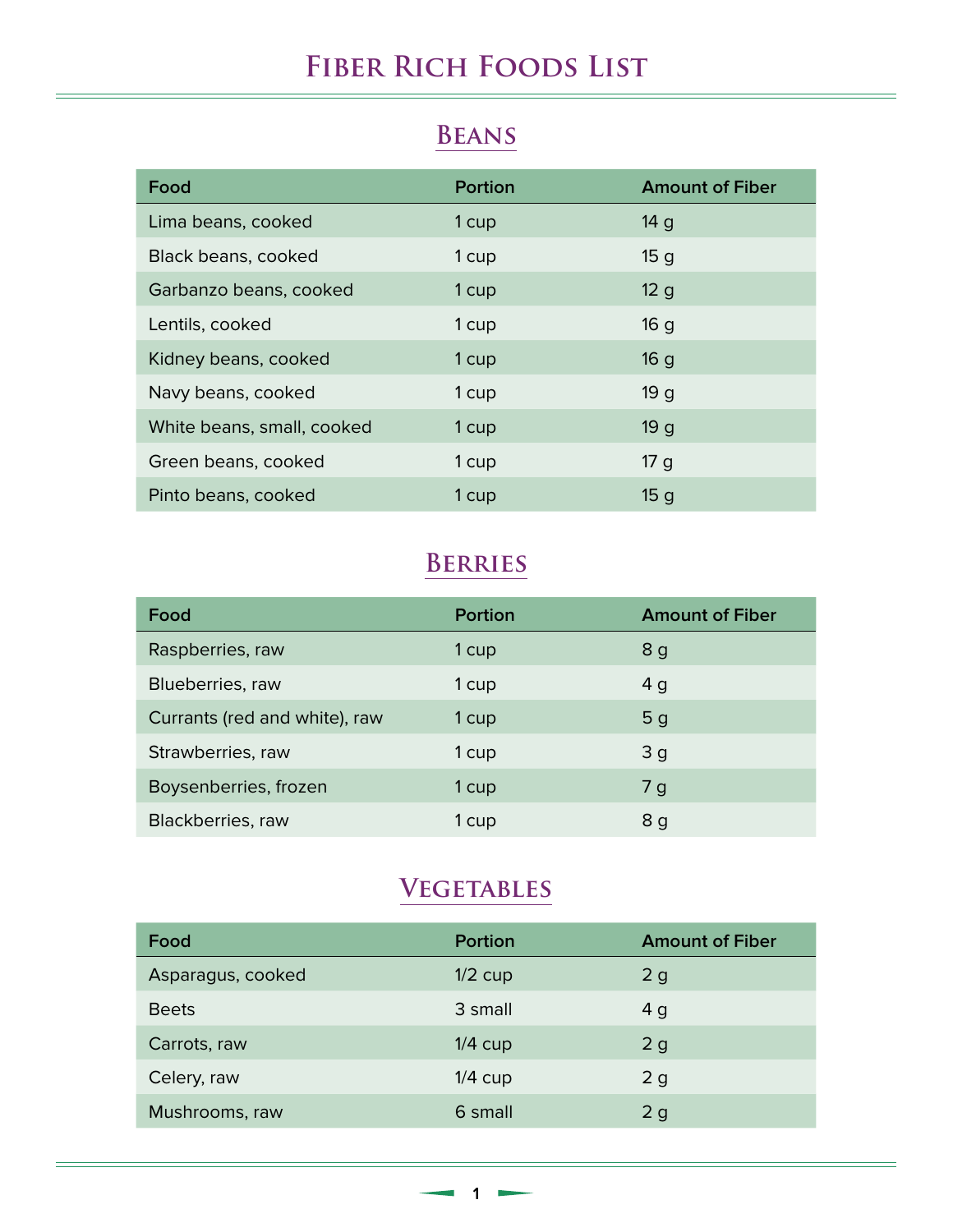# **Sweet Peas**

| Food                          | Portion | <b>Amount of Fiber</b> |
|-------------------------------|---------|------------------------|
| Cow peas (Black-eyed), cooked | 1 cup   | 11 <sub>q</sub>        |
| Peas, split, cooked           | 1 cup   | 16 <sub>q</sub>        |
| Peas, green, frozen           | 1 cup   | 14 <sub>q</sub>        |
| Peas (edible podded), cooked  | 1 cup   | 5q                     |

### **Greens**

| Food                   | <b>Portion</b> | <b>Amount of Fiber</b> |
|------------------------|----------------|------------------------|
| Turnip greens, cooked  | 1 cup          | 5 <sub>g</sub>         |
| Mustard greens, cooked | 1 cup          | 5 <sub>g</sub>         |
| Collard greens, cooked | 1 cup          | 5 <sub>g</sub>         |
| Spinach, cooked        | 1 cup          | 4 <sub>q</sub>         |
| Spinach, raw           | 1 cup          | 4 <sub>q</sub>         |
| Lettuce, shredded      | 1 cup          | 1 <sub>g</sub>         |
| Swiss chard, cooked    | 1 cup          | 4 <sub>q</sub>         |
| Spring salad mix       | 1 cup          | 1 <sub>g</sub>         |

## **Nuts & Seeds**

| Food                   | <b>Portion</b> | <b>Amount of Fiber</b> |
|------------------------|----------------|------------------------|
| <b>Almonds</b>         | 1 ounce        | 4g                     |
| Pistachio nuts         | 1 ounce        | 3g                     |
| Cashews                | 1 ounce        | 1 <sub>g</sub>         |
| Chia                   | 1 ounce        | 10 <sub>g</sub>        |
| Walnuts                | 1 ounce        | 2g                     |
| <b>Brazil nuts</b>     | 1 ounce        | 2g                     |
| Pinon nuts (Pine nuts) | 1 ounce        | 12 <sub>g</sub>        |
| Sunflower seeds        | $1/4$ cup      | 3 <sub>g</sub>         |
| Pumpkin seeds          | $1/2$ cup      | 3 <sub>g</sub>         |
| Sesame seeds           | $1/4$ cup      | 4 <sub>g</sub>         |
| Flaxseed               | 1 ounce        | 8 <sub>g</sub>         |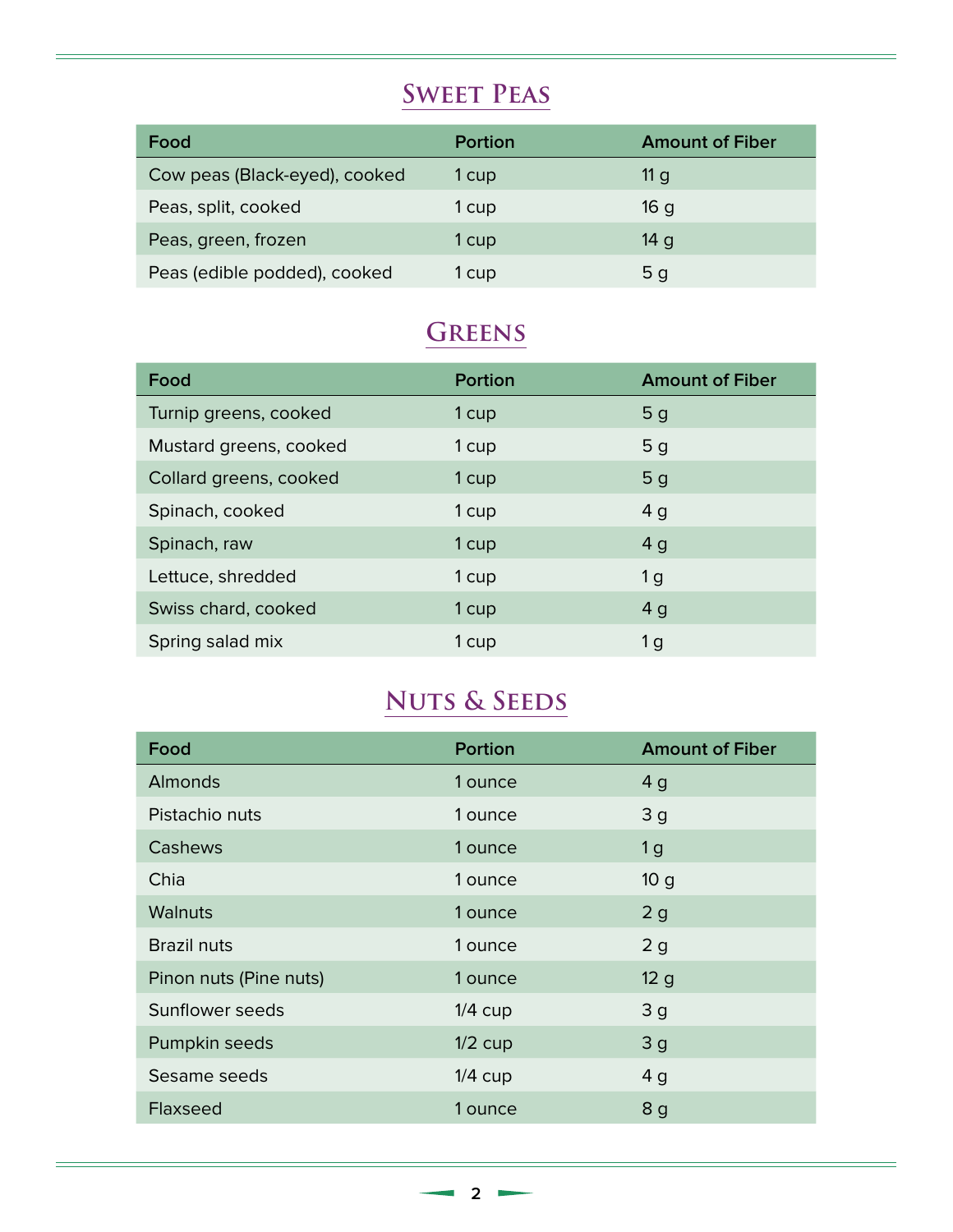## **Squash**

| Food                     | <b>Portion</b> | <b>Amount of Fiber</b> |
|--------------------------|----------------|------------------------|
| Crookneck squash, cooked | 1 cup          | 3 <sub>q</sub>         |
| Summer squash, cooked    | 1 cup          | 5 <sub>q</sub>         |
| Zucchini squash, cooked  | 1 cup          | 6 <sub>g</sub>         |
| Acorn squash, cooked     | 1 cup          | 9q                     |
| Spaghetti squash, cooked | 1 cup          | 2 <sub>g</sub>         |

### **Cruciferous**

| Food                     | <b>Portion</b> | <b>Amount of Fiber</b> |
|--------------------------|----------------|------------------------|
| Kale, cooked             | 1 cup          | 3 <sub>q</sub>         |
| Cauliflower, cooked      | 1 cup          | 5 <sub>q</sub>         |
| Cabbage, raw             | 1 cup          | 3 <sub>g</sub>         |
| Savoy cabbage, cooked    | 1 cup          | 4 <sub>q</sub>         |
| Broccoli, cooked         | 1 cup          | 5 <sub>q</sub>         |
| Brussels sprouts, cooked | 1 cup          | 6 <sub>g</sub>         |
| Red cabbage, cooked      | 1 cup          | 4g                     |

#### POTATOES

| Food                         | <b>Portion</b> | <b>Amount of Fiber</b> |
|------------------------------|----------------|------------------------|
| Red potato, flesh and skin   | 1 medium       | 3q                     |
| Sweet potato, flesh and skin | 1 medium       | 5q                     |
| Yam, flesh and skin          | 1 medium       | b a                    |